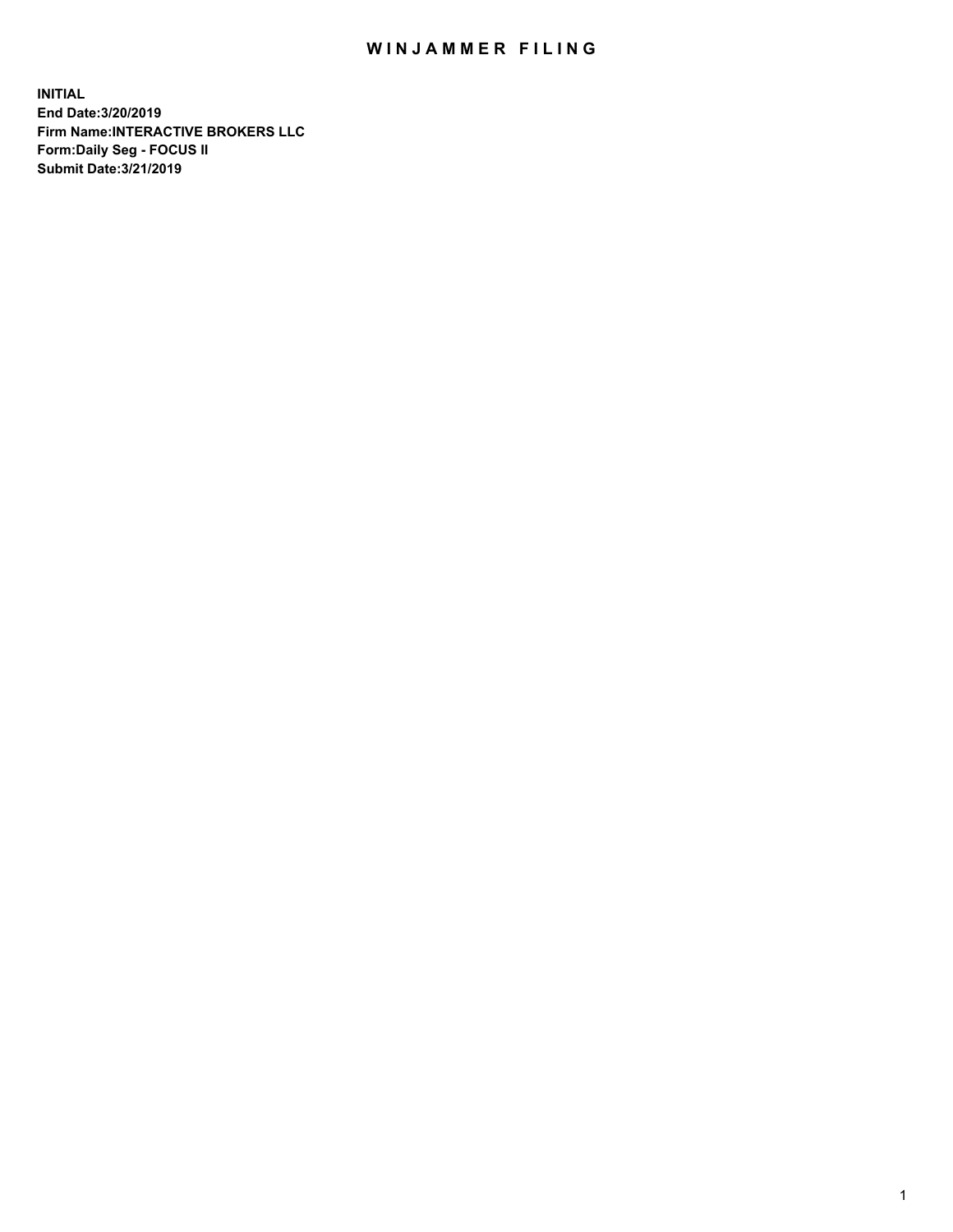**INITIAL End Date:3/20/2019 Firm Name:INTERACTIVE BROKERS LLC Form:Daily Seg - FOCUS II Submit Date:3/21/2019 Daily Segregation - Cover Page**

| Name of Company                                                                                                                                                                                                                                                                                                                | <b>INTERACTIVE BROKERS LLC</b>                                                                           |
|--------------------------------------------------------------------------------------------------------------------------------------------------------------------------------------------------------------------------------------------------------------------------------------------------------------------------------|----------------------------------------------------------------------------------------------------------|
| <b>Contact Name</b>                                                                                                                                                                                                                                                                                                            | James Menicucci                                                                                          |
| <b>Contact Phone Number</b>                                                                                                                                                                                                                                                                                                    | 203-618-8085                                                                                             |
| <b>Contact Email Address</b>                                                                                                                                                                                                                                                                                                   | jmenicucci@interactivebrokers.c<br>om                                                                    |
| FCM's Customer Segregated Funds Residual Interest Target (choose one):<br>a. Minimum dollar amount: ; or<br>b. Minimum percentage of customer segregated funds required:% ; or<br>c. Dollar amount range between: and; or<br>d. Percentage range of customer segregated funds required between:% and%.                         | <u>0</u><br>$\overline{\mathbf{0}}$<br>155,000,000 245,000,000<br>0 <sub>0</sub>                         |
| FCM's Customer Secured Amount Funds Residual Interest Target (choose one):<br>a. Minimum dollar amount: ; or<br>b. Minimum percentage of customer secured funds required:%; or<br>c. Dollar amount range between: and; or<br>d. Percentage range of customer secured funds required between:% and%.                            | <u>0</u><br>$\overline{\mathbf{0}}$<br>80,000,000 120,000,000<br><u>00</u>                               |
| FCM's Cleared Swaps Customer Collateral Residual Interest Target (choose one):<br>a. Minimum dollar amount: ; or<br>b. Minimum percentage of cleared swaps customer collateral required:% ; or<br>c. Dollar amount range between: and; or<br>d. Percentage range of cleared swaps customer collateral required between:% and%. | $\overline{\mathbf{0}}$<br>$\underline{\mathbf{0}}$<br>$\underline{0}$ $\underline{0}$<br>0 <sub>0</sub> |

Attach supporting documents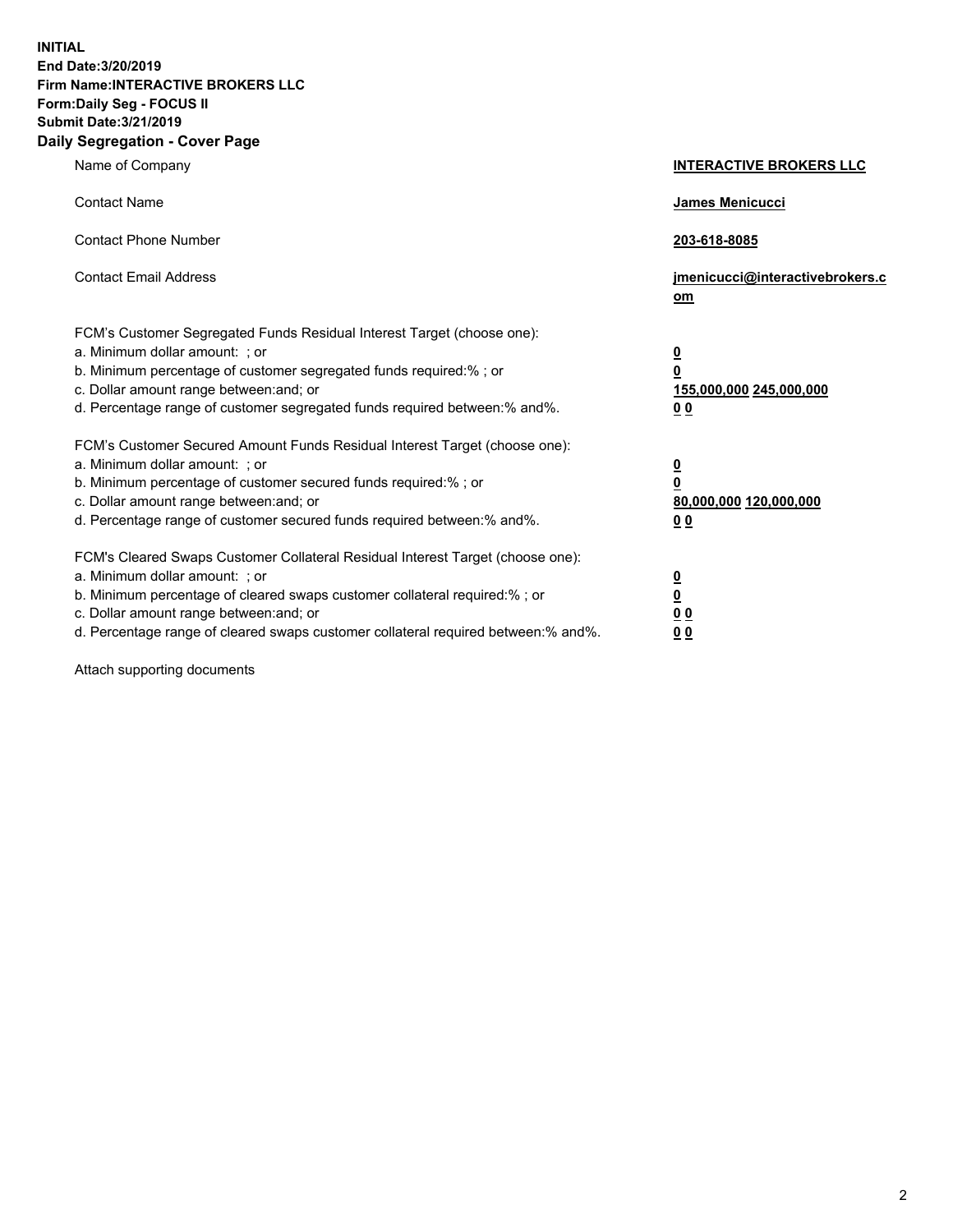## **INITIAL End Date:3/20/2019 Firm Name:INTERACTIVE BROKERS LLC Form:Daily Seg - FOCUS II Submit Date:3/21/2019 Daily Segregation - Secured Amounts**

|                | Daily Ocglegation - Occuled Aniounts                                                              |                                  |
|----------------|---------------------------------------------------------------------------------------------------|----------------------------------|
|                | Foreign Futures and Foreign Options Secured Amounts                                               |                                  |
|                | Amount required to be set aside pursuant to law, rule or regulation of a foreign                  | $0$ [7305]                       |
|                | government or a rule of a self-regulatory organization authorized thereunder                      |                                  |
| $\mathbf{1}$ . | Net ledger balance - Foreign Futures and Foreign Option Trading - All Customers                   |                                  |
|                | A. Cash                                                                                           | 440,383,973 [7315]               |
|                | B. Securities (at market)                                                                         | $0$ [7317]                       |
| 2.             | Net unrealized profit (loss) in open futures contracts traded on a foreign board of trade         | 3,223,944 [7325]                 |
| 3.             | Exchange traded options                                                                           |                                  |
|                | a. Market value of open option contracts purchased on a foreign board of trade                    | 87,394 [7335]                    |
|                | b. Market value of open contracts granted (sold) on a foreign board of trade                      | $-16,483$ [7337]                 |
| 4.             | Net equity (deficit) (add lines 1.2. and 3.)                                                      | 443,678,828 [7345]               |
| 5.             | Account liquidating to a deficit and account with a debit balances - gross amount                 | 7,533 [7351]                     |
|                | Less: amount offset by customer owned securities                                                  | 0 [7352] 7,533 [7354]            |
| 6.             | Amount required to be set aside as the secured amount - Net Liquidating Equity                    | 443,686,361 [7355]               |
|                | Method (add lines 4 and 5)                                                                        |                                  |
| 7.             | Greater of amount required to be set aside pursuant to foreign jurisdiction (above) or line<br>6. | 443,686,361 [7360]               |
|                | FUNDS DEPOSITED IN SEPARATE REGULATION 30.7 ACCOUNTS                                              |                                  |
| 1.             | Cash in banks                                                                                     |                                  |
|                | A. Banks located in the United States                                                             | 86,898,288 [7500]                |
|                | B. Other banks qualified under Regulation 30.7                                                    | 0 [7520] 86,898,288 [7530]       |
| 2.             | Securities                                                                                        |                                  |
|                | A. In safekeeping with banks located in the United States                                         | 412,013,222 [7540]               |
|                | B. In safekeeping with other banks qualified under Regulation 30.7                                | 0 [7560] 412,013,222 [7570]      |
| 3.             | Equities with registered futures commission merchants                                             |                                  |
|                | A. Cash                                                                                           | $0$ [7580]                       |
|                | <b>B.</b> Securities                                                                              | $0$ [7590]                       |
|                | C. Unrealized gain (loss) on open futures contracts                                               | $0$ [7600]                       |
|                | D. Value of long option contracts                                                                 | $0$ [7610]                       |
|                | E. Value of short option contracts                                                                | 0 [7615] 0 [7620]                |
| 4.             | Amounts held by clearing organizations of foreign boards of trade                                 |                                  |
|                | A. Cash                                                                                           | $0$ [7640]                       |
|                | <b>B.</b> Securities                                                                              | $0$ [7650]                       |
|                | C. Amount due to (from) clearing organization - daily variation                                   | $0$ [7660]                       |
|                | D. Value of long option contracts                                                                 | $0$ [7670]                       |
|                | E. Value of short option contracts                                                                | 0 [7675] 0 [7680]                |
| 5.             | Amounts held by members of foreign boards of trade                                                |                                  |
|                | A. Cash                                                                                           | 77,657,428 [7700]                |
|                | <b>B.</b> Securities                                                                              | $0$ [7710]                       |
|                | C. Unrealized gain (loss) on open futures contracts                                               | 555,725 [7720]                   |
|                | D. Value of long option contracts                                                                 | 87,394 [7730]                    |
|                | E. Value of short option contracts                                                                | -16,483 [7735] 78,284,064 [7740] |
| 6.             | Amounts with other depositories designated by a foreign board of trade                            | 0 [7760]                         |
| 7.             | Segregated funds on hand                                                                          | $0$ [7765]                       |
| 8.             | Total funds in separate section 30.7 accounts                                                     | 577,195,574 [7770]               |
| 9.             | Excess (deficiency) Set Aside for Secured Amount (subtract line 7 Secured Statement               | 133,509,213 [7380]               |
|                | Page 1 from Line 8)                                                                               |                                  |
| 10.            | Management Target Amount for Excess funds in separate section 30.7 accounts                       | 80,000,000 [7780]                |
| 11.            | Excess (deficiency) funds in separate 30.7 accounts over (under) Management Target                | 53,509,213 [7785]                |
|                |                                                                                                   |                                  |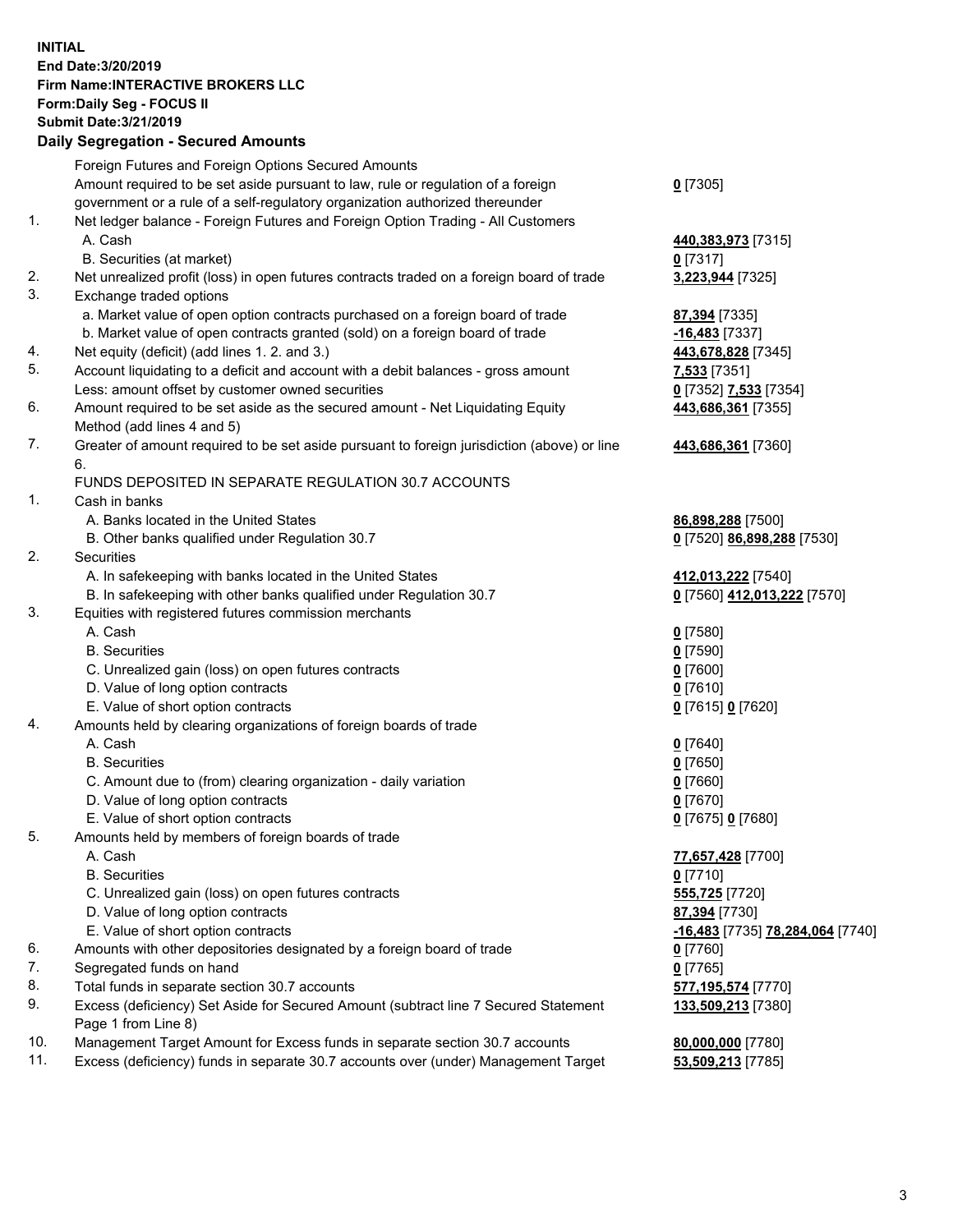**INITIAL End Date:3/20/2019 Firm Name:INTERACTIVE BROKERS LLC Form:Daily Seg - FOCUS II Submit Date:3/21/2019 Daily Segregation - Segregation Statement** SEGREGATION REQUIREMENTS(Section 4d(2) of the CEAct) 1. Net ledger balance A. Cash **3,713,221,554** [7010] B. Securities (at market) **0** [7020] 2. Net unrealized profit (loss) in open futures contracts traded on a contract market **31,962,339** [7030] 3. Exchange traded options A. Add market value of open option contracts purchased on a contract market **130,384,615** [7032] B. Deduct market value of open option contracts granted (sold) on a contract market **-177,020,360** [7033] 4. Net equity (deficit) (add lines 1, 2 and 3) **3,698,548,148** [7040] 5. Accounts liquidating to a deficit and accounts with debit balances - gross amount **1,224,748** [7045] Less: amount offset by customer securities **0** [7047] **1,224,748** [7050] 6. Amount required to be segregated (add lines 4 and 5) **3,699,772,896** [7060] FUNDS IN SEGREGATED ACCOUNTS 7. Deposited in segregated funds bank accounts A. Cash **499,461,917** [7070] B. Securities representing investments of customers' funds (at market) **2,234,941,395** [7080] C. Securities held for particular customers or option customers in lieu of cash (at market) **0** [7090] 8. Margins on deposit with derivatives clearing organizations of contract markets A. Cash **5,632,762** [7100] B. Securities representing investments of customers' funds (at market) **1,208,129,198** [7110] C. Securities held for particular customers or option customers in lieu of cash (at market) **0** [7120] 9. Net settlement from (to) derivatives clearing organizations of contract markets **-726,706** [7130] 10. Exchange traded options A. Value of open long option contracts **130,365,855** [7132] B. Value of open short option contracts **-177,023,008** [7133] 11. Net equities with other FCMs A. Net liquidating equity **0** [7140] B. Securities representing investments of customers' funds (at market) **0** [7160] C. Securities held for particular customers or option customers in lieu of cash (at market) **0** [7170] 12. Segregated funds on hand **0** [7150] 13. Total amount in segregation (add lines 7 through 12) **3,900,781,413** [7180] 14. Excess (deficiency) funds in segregation (subtract line 6 from line 13) **201,008,517** [7190] 15. Management Target Amount for Excess funds in segregation **155,000,000** [7194] **46,008,517** [7198]

16. Excess (deficiency) funds in segregation over (under) Management Target Amount Excess